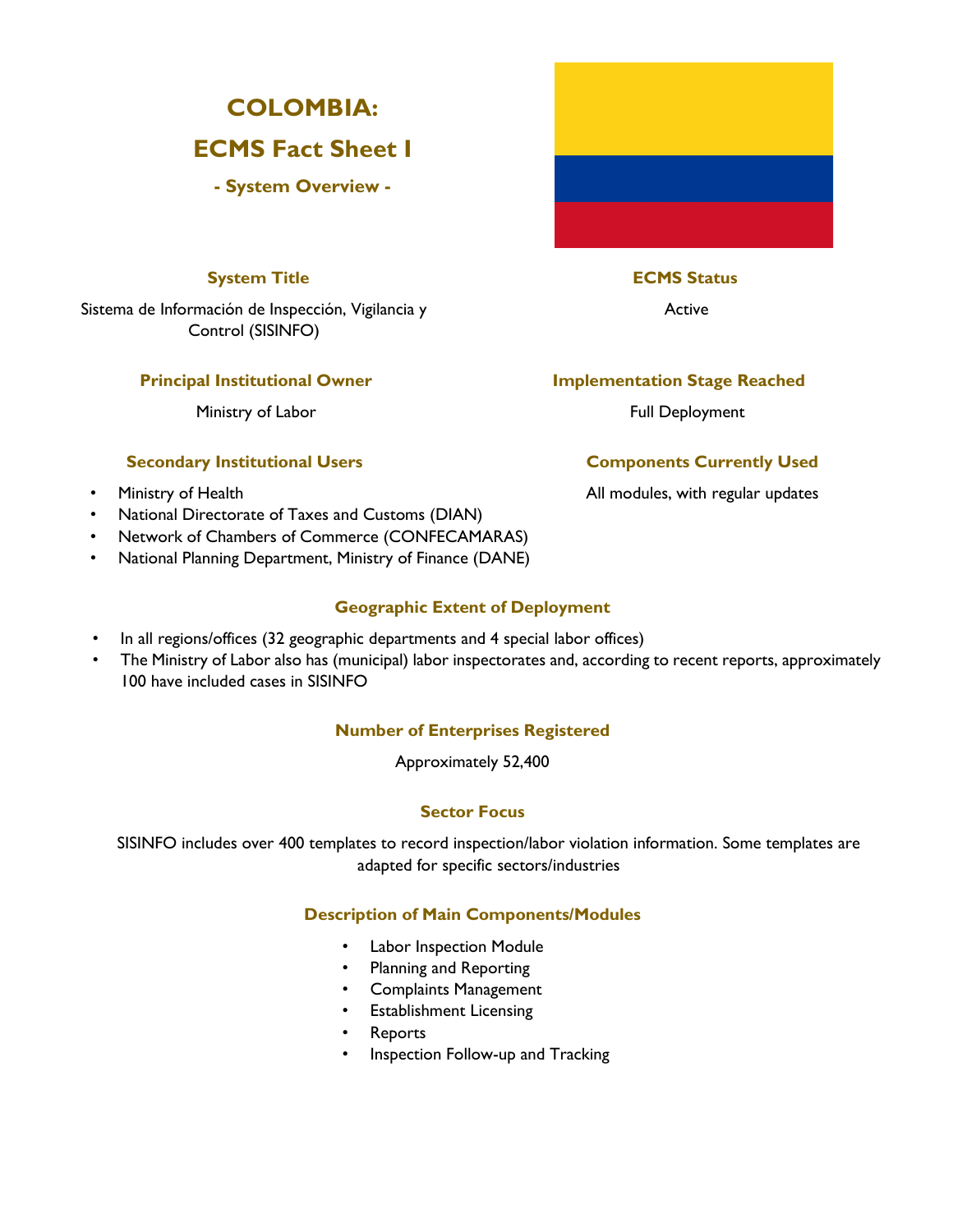# **COLOMBIA: ECMS Fact Sheet II**

# **- Key Software Features and Gaps -**

| <b>Functionality</b>                                                                                                        | Colombia | <b>Comments</b>                                                                                                                                       |
|-----------------------------------------------------------------------------------------------------------------------------|----------|-------------------------------------------------------------------------------------------------------------------------------------------------------|
| 1. Stores data in centralized database accessible in real-<br>time to all authorized users                                  |          |                                                                                                                                                       |
| 2. Includes online/offline data collection capability                                                                       | X        | The system is not designed for<br>offline data collection.                                                                                            |
| 3. Aggregates labor law violation data by geographic area<br>or type of violation                                           |          | These types of reports can be<br>produced by exporting and<br>filtering data.                                                                         |
| 4. Tracks key performance indicators such as number of<br>inspections carried out                                           |          | The team and supervisor can<br>generate dashboard which tracks<br>several KPI.                                                                        |
| 5. Integrates data visualization tools such as dashboards                                                                   |          | The dashboard included data<br>visualization tools.                                                                                                   |
| 6. Forms and workflow reflect current labor<br>administration procedural requirement                                        |          | SISINFO contains a<br>comprehensive and robust<br>workflow based on labor laws and<br>regulations. It has more than 140<br>variables and 400 formats. |
| 7. Registers worker complaints, industrial accidents                                                                        |          | Included in a labor inspection<br>checklist.                                                                                                          |
| 8. Tracks the status labor violation cases through<br>hearings and sanctioning stages                                       |          | SISINFO has a process to track<br>labor cases. It is tracking more<br>than 80,000 cases.                                                              |
| 9. Sends alerts to inspectors when follow-up actions are<br>required                                                        |          | SISINFO has system alerts for<br>each follow-up action.                                                                                               |
| 10. Generates the inspection report as well as letters<br>and notices used at different stages of the inspection<br>process |          |                                                                                                                                                       |
| 11. Assigns inspection duties to individual and/or groups<br>of inspectors                                                  |          |                                                                                                                                                       |
| 12. Role-based security features that restrict access to<br>some kinds of data/ECMS module                                  |          |                                                                                                                                                       |
| 13. Data modifications controlled or traced to users                                                                        |          |                                                                                                                                                       |
| 14. Data sharing with other information systems                                                                             |          | SISINFO made interoperations<br>with other systems as a service<br>(SOAP / REST).                                                                     |
| 15. Advanced data analytics for predicting labor<br>violations                                                              | X        |                                                                                                                                                       |